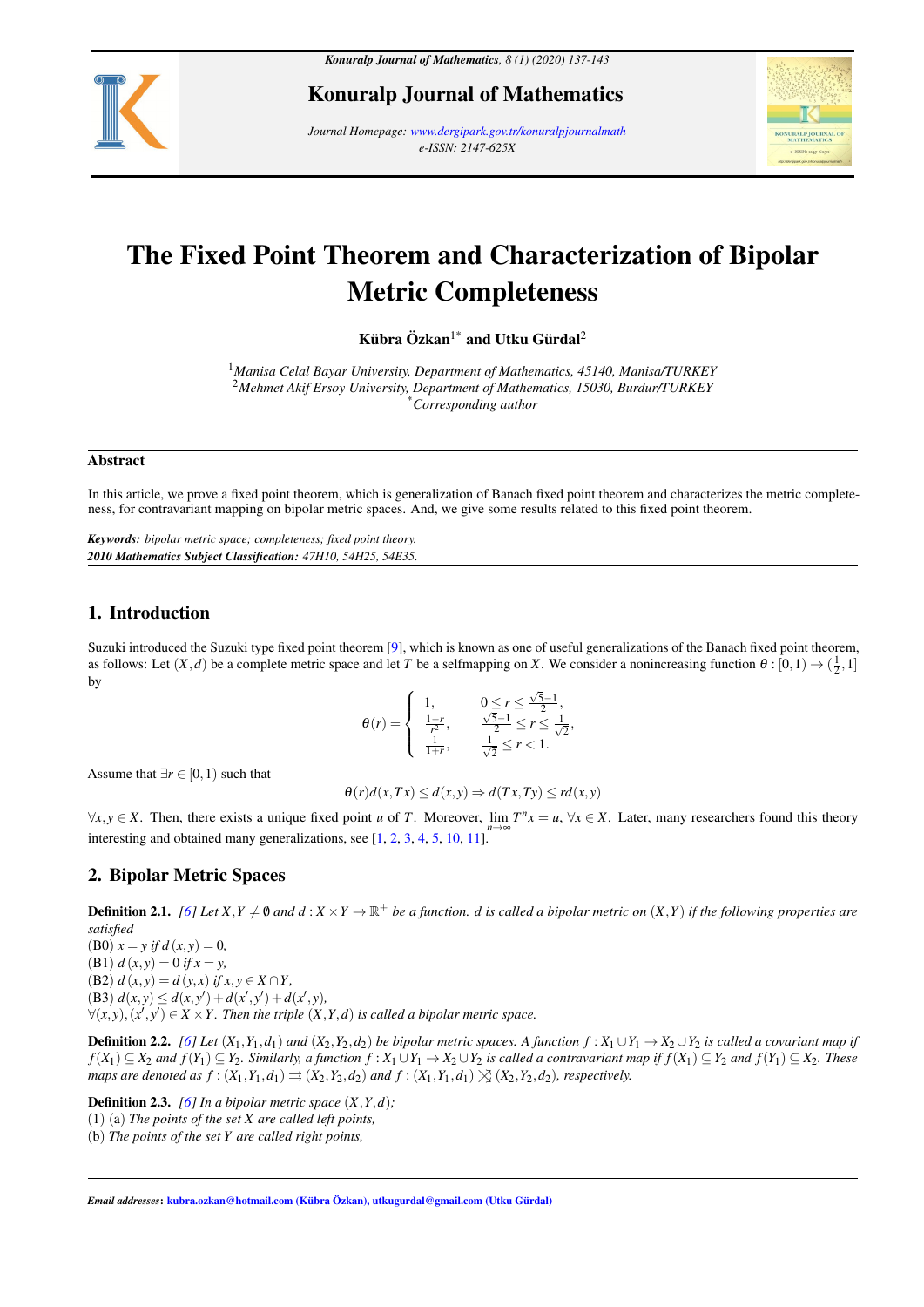(c) *The points of the set X* ∩*Y are called central points,*

(2) (a) *A sequence of left points is called a left sequence,*

(b) *A sequence of right points is called a right sequence,*

(c) *The term "sequence" is commonly used for left sequences and right sequences,*

(3) (a) If  $\lim_{n\to\infty} d(a_n, y) = 0$  for a left sequence  $(a_n)$  and a right point y, then  $(a_n)$  is called convergent to y,

(b) If  $\lim_{n\to\infty} d(x, b_n) = 0$  for a right sequence  $(b_n)$  and a left point x, then  $(b_n)$  is called convergent to x,

(4) *A sequence*  $(x_n, y_n)$  *on the set*  $X \times Y$  *is called a bisequence on*  $(X, Y, d)$ *,* 

(5) *A bisequence is called convergent, if both the left sequence*  $(x_n)$  *and the right sequence*  $(y_n)$  *converge,* 

(6) *If*  $(x_n)$  *and*  $(y_n)$  *converge to a common point, then*  $(x_n, y_n)$  *is called biconvergent,* 

(7) *A Cauchy bisequence is a bisequence*  $(x_n, y_n)$  *such that*  $\lim_{n,m \to \infty} d(x_n, y_m) = 0$ ,

(8) *A bipolar metric space in which every Cauchy bisequence converges, is called a complete bipolar metric space.*

It is shown in [\[6\]](#page-6-8) that convergence of Cauchy bisequences implies biconvergence.

Proposition 1. *[\[6\]](#page-6-8) If a central point is a limit of a sequence, then this sequence has unique limit.*

**Definition 2.4.** [\[6\]](#page-6-8) (1) A covariant map  $f:(X_1,Y_1,d_1)\rightrightarrows (X_2,Y_2,d_2)$  is called left-continuous at  $x_0\in X_1 \iff \exists \delta = \delta(x_0,\epsilon) > 0$  such that  $d_1(x_0, y) < \delta \Rightarrow d_2(f(x_0), f(y)) < \varepsilon$  for every  $\varepsilon > 0$  and  $\forall y \in Y_1$ .

(2) A covariant map  $f:(X_1,Y_1,d_1)\rightrightarrows (X_2,Y_2,d_2)$  is right-continuous at  $y_0\in Y_1 \iff \exists \delta = \delta(y_0,\epsilon) > 0$  such that  $d_1(x,y_0) < \delta \Rightarrow$  $d_2(f(x), f(y_0)) < \varepsilon$  *for every*  $\varepsilon > 0$  *and*  $\forall x \in X_1$ .

(3) If a covariant map f is left-continuous at each  $x \in X_1$  and right-continuous at each  $y \in Y_1$ , then it is called continuous.

(4) A contravariant map  $f: (X_1, Y_1, d_1) \times (X_2, Y_2, d_2)$  is called left-continuous at a point  $x_0 \in X_1$ , right-continuous at a point  $y_0 \in Y_1$  or continuous,  $\iff$  the corresponding covariant map  $f:(X_1,Y_1,d_1)\rightrightarrows (Y_2,X_2,d_2)$  is left-continuous at  $x_0$ , right-continuous at  $y_0$  or continuous, *respectively.*

This definition implies that a covariant or a contravariant map *f*, which is defined from  $(X_1, Y_1, d_1)$  to  $(X_2, Y_2, d_2)$ , is continuous,  $\iff$  $(a_n) \rightarrow \nu$  on  $(X_1, Y_1, d_1) \implies (f(a_n)) \rightarrow f(\nu)$  on  $(X_2, Y_2, d_2)$ .

Proposition 2. *[\[6\]](#page-6-8) If the point which a covariant or contravariant map f is left and right continuous, is central point, then the map f is continuous in this point.*

### 3. Main Results

Our first new result is the next:

<span id="page-1-2"></span>**Theorem 3.1.** Let  $(X,Y,d)$  be a complete bipolar metric space and  $T : (X,Y) \geq (X,Y)$  be a contravariant mapping. We define a *nonincreasing function*  $\theta$  *from*  $[0,1)$  *to*  $(\frac{1}{2},1]$  *by* 

$$
\theta(r) = \begin{cases} 1, & 0 \le r \le \frac{\sqrt{5}-1}{2}, \\ \frac{1-r}{r^2}, & \frac{\sqrt{5}-1}{2} \le r \le \frac{1}{\sqrt{2}}, \\ \frac{1}{1+r}, & \frac{1}{\sqrt{2}} \le r < 1. \end{cases}
$$

*Assume that*  $\exists r \in [0,1)$  *such that* 

<span id="page-1-0"></span>
$$
\begin{aligned}\n\theta(r)d(x,Tx) &\leq d(x,y) &\Rightarrow d(Ty,Tx) \leq rd(x,y) \\
\theta(r)d(Ty,y) &\leq d(x,y) &\Rightarrow d(Ty,Tx) \leq rd(x,y).\n\end{aligned} \tag{3.1}
$$

 $∀x ∈ X, y ∈ Y$ . Then  $T : (X,Y)  $∑(X,Y)$  has a unique fixed point.$ 

*Proof.* Since  $\theta(r) \leq 1$ ,  $\theta(r)d(x,Tx) \leq d(x,Tx)$  for every  $x \in X$ . Using hypothesis, we can say that

<span id="page-1-1"></span>
$$
d(T^{2}x, Tx) \leq rd(x, Tx)
$$
  
\n
$$
d(Ty, T^{2}y) \leq rd(Ty, y)
$$
\n(3.2)

 $∀x ∈ X, y ∈ Y$ . Let  $x_0 ∈ X$ , for each nonnegative integer *n*, we define  $x_n = Ty_{n-1}, y_n = Tx_n$ . Then [\(3.1\)](#page-1-0) and [\(3.2\)](#page-1-1) yield

$$
d(x_1, y_1) = d(Ty_0, Tx_1)
$$
  
=  $d(Ty_0, T^2y_0)$   
 $\leq r d(Ty_0, y_0)$   
=  $d(x_1, y_0)$   
=  $r d(T^2x_0, Tx_0)$   
 $\leq r^2 d(x_0, Tx_0)$   
 $\leq r^2 d(x_0, y_0).$ 

Then we have  $d(x_n, y_n) \le r^{2n} d(x_0, y_0)$ . From [\(3.1\)](#page-1-0) and [\(3.2\)](#page-1-1), we get

$$
d(x_{n+1},y_n) = d(Ty_n,Tx_n)
$$
  
= 
$$
d(T^2x_n,Tx_n)
$$
  

$$
\leq rd(x_n,Tx_n)
$$
  

$$
\leq rd(x_n,y_n)
$$
  

$$
\leq r^{2n+1}d(x_0,y_0).
$$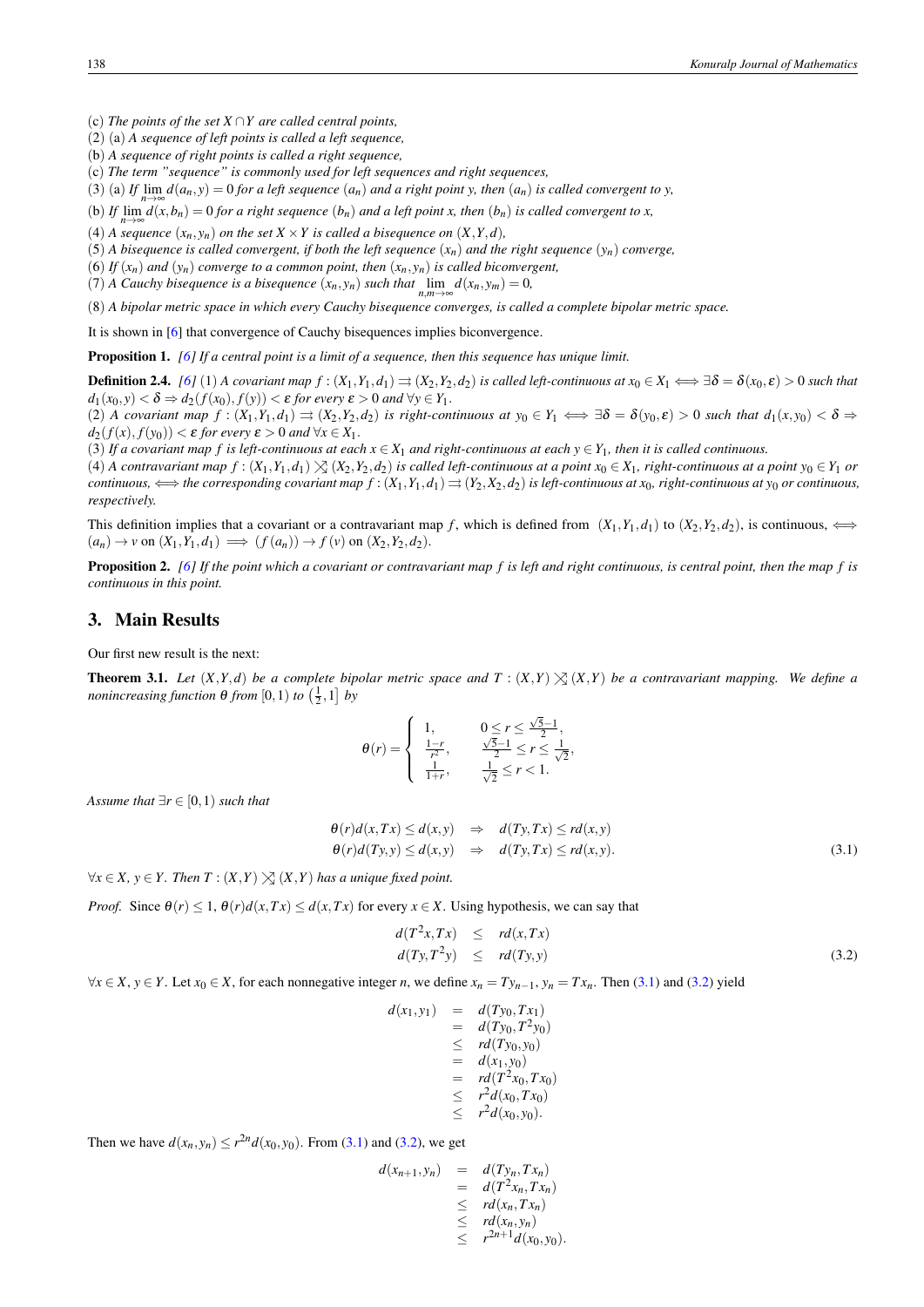For all positive integer *m* and *n*, if  $n \le m$ 

$$
d(x_n, y_m) \leq d(x_n, y_n) + d(x_{n+1}, y_n) + d(x_{n+1}, y_{n+1}) + d(x_{n+2}, y_{n+1})
$$
  
+ ... +  $d(x_m, y_{m-1}) + d(x_m, y_m)$   

$$
\leq (r^{2n} + r^{2n+1} + r^{2n+2} + \dots + r^{2m})d(x_0, y_0)
$$
  

$$
\leq \frac{r^{2n}}{1-r}d(x_0, y_0)
$$

if  $n > m$ 

$$
d(x_n, y_m) \le d(x_n, y_{n-1}) + d(x_{n-1}, y_{n-1}) + d(x_{n-1}, y_{n-2}) + d(x_{n-2}, y_{n-2})
$$
  
+ ... +  $d(x_{m+1}, y_{m+1}) + d(x_{m+1}, y_m)$   

$$
\le (r^{2n-1} + r^{2n-2} + r^{2n-3} + \dots + r^{2m+2})d(x_0, y_0)
$$
  

$$
\le \frac{r^{2m+2}}{1-r}d(x_0, y_0).
$$

Then, we say that  $d(x_n, y_m) \to 0$ . So,  $(x_n, y_n)$  is a Cauchy bisequence. Since  $(X, Y, d)$  is a complete bipolar metric space,  $(x_n, y_n)$  is converges, in fact biconverges, to  $u \in X \cap Y$ . We next show

<span id="page-2-0"></span>
$$
d(u,Tx) \leq rd(x,u) \text{ for } \forall x \in X - \{u\}
$$
  
\n
$$
d(Ty,u) \leq rd(u,y) \text{ for } \forall y \in Y - \{u\}.
$$
\n(3.3)

.

For  $y \in Y - \{u\}, \forall n \in \mathbb{N},$ 

$$
\exists n_0 \in \mathbb{N}, \forall n \ge n_0, \qquad d(x_n, u) \le \frac{d(u, y)}{3}
$$
  

$$
\exists n_1 \in \mathbb{N}, \forall n \ge n_1, \qquad d(u, y_n) \le \frac{d(u, y)}{3}
$$

We take  $n_2 = \max\{n_0, n_1\}$ . Then, we have

$$
\theta(r)d(x_n,Tx_n) \leq d(x_n,Tx_n) = d(x_n,y_n)
$$
  
\n
$$
\leq d(x_n,u) + d(u,y_n)
$$
  
\n
$$
\leq \frac{2}{3}d(u,y)
$$
  
\n
$$
= d(u,y) - \frac{d(u,y)}{3}
$$
  
\n
$$
\leq d(u,y) - d(x_n,u)
$$
  
\n
$$
\leq d(x_n,y).
$$

From  $(3.1)$ , we get

$$
\theta(r)d(x_n,Tx_n)\leq d(x_n,y)\Rightarrow d(Ty,Tx_n)\leq rd(x_n,y)\Rightarrow d(Ty,y_n)\leq rd(x_n,y)
$$

for  $n \ge n_2$ . Letting *n* tend to  $\infty$ , we get

$$
d(Ty, u) \leq rd(u, y).
$$

That is, [\(3.4\)](#page-2-0) is satisfied. On the other hand, for  $x \in X - \{u\}$ 

$$
\exists n_3 \in \mathbb{N}, \forall n \ge n_3, \qquad d(x_n, u) \le \frac{d(x, u)}{3}
$$
  

$$
\exists n_4 \in \mathbb{N}, \forall n \ge n_4, \qquad d(u, y_n) \le \frac{d(x, u)}{3}.
$$

We take  $n_5 = \max\{n_3, n_4\}$ . Then, we have

$$
\theta(r)d(Ty_n,y_n) \leq d(Ty_n,y_n) = d(x_{n+1},y_n)
$$
  
\n
$$
\leq d(x_{n+1},u) + d(u,y_n)
$$
  
\n
$$
\leq \frac{2}{3}d(x,u)
$$
  
\n
$$
= d(x,u) - \frac{d(x,u)}{3}
$$
  
\n
$$
\leq d(x,y_n) - d(u,y_n)
$$
  
\n
$$
\leq d(x,y_n).
$$

From  $(3.1)$ , we get

$$
\theta(r)d(Ty_n,y_n)\leq d(x,y_n)\Rightarrow d(Ty_n,Tx)\leq rd(x,y_n)\Rightarrow d(x_n,Tx)\leq rd(x,y_n)
$$

for  $n \ge n_5$ . Letting *n* tend to  $\infty$ , we get

$$
d(u,Tx) \leq rd(x,u).
$$

That is, [\(3.3\)](#page-2-0) is satisfied. Arguing by contradiction, we assume that  $T^j u \neq u$ ,  $\forall j \in \mathbb{N}$ . Then (3.3) and [\(3.4\)](#page-2-0) yields

<span id="page-2-1"></span>
$$
d(T^{j+1}u, u) \le r^j d(Tu, u) \quad \text{for} \quad j \in \mathbb{N}.\tag{3.5}
$$

We consider the following three cases;

\* 
$$
0 \le r \le \frac{\sqrt{5}-1}{2}
$$
  
\n\*  $\frac{\sqrt{5}-1}{2} \le r \le \frac{1}{\sqrt{2}}$   
\n\*  $\frac{1}{\sqrt{2}} \le r \le 1$ .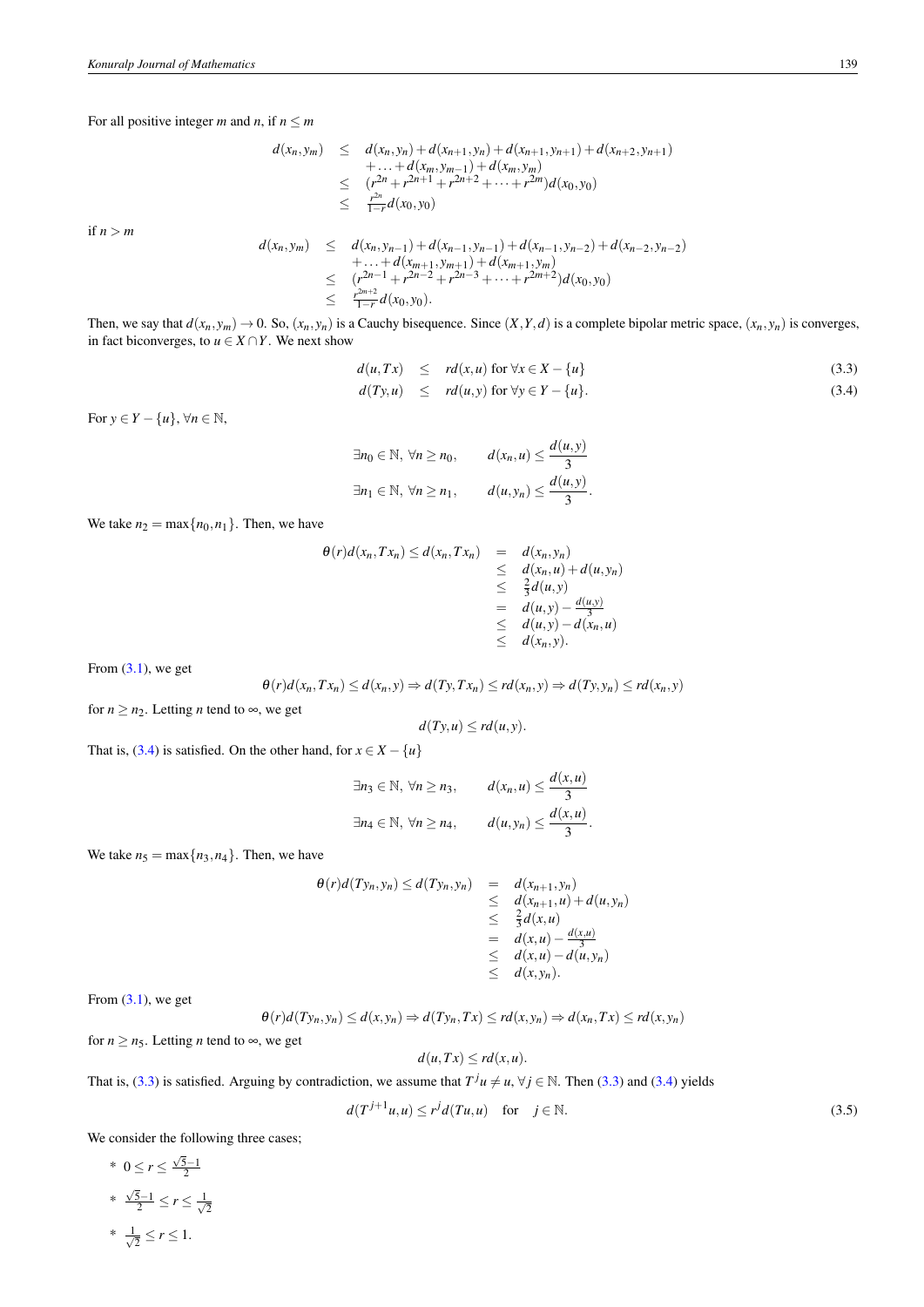Firstly, we consider the case where  $0 \le r \le \frac{\sqrt{5}-1}{2}$ . Then,  $r^2 + r \le 1$  and  $2r^2 < 1$ . If we assume  $d(T^2u, u) < d(T^2u, T^3u)$ , then from [\(3.5\)](#page-2-1), we have  $+ d(T^2)$ <sup>2</sup>*u*,*Tu*)

$$
d(u,Tu) \leq d(u,T^2u) + d(T^2u,T^2u) + d(T^2u,Tu)
$$
  

$$
< d(T^2u,T^3u) + d(Tu,T^2u)
$$
  

$$
\leq r^2d(u,Tu) + rd(u,Tu)
$$
  

$$
\leq d(u,Tu).
$$

This is a contradiction. So, we have (since  $\theta(r) = 1$ )

$$
d(T^2u, u) \ge d(T^2u, T^3u) = \theta(r)d(T^2u, T^3u).
$$

By hypothesis, we get

<span id="page-3-0"></span>
$$
d(Tu, T^3u) \le rd(T^2u, u). \tag{3.6}
$$

From  $(3.5)$  and  $(3.6)$ , we have

$$
d(u,Tu) \leq du, T^3u) + d(T^3u, T^3u) + d(T^3u, Tu)
$$
  
\n
$$
\leq r^2 d(u, Tu) + rd(T^2u, u)
$$
  
\n
$$
\leq r^2 d(u, Tu) + r^2 d(Tu, u)
$$
  
\n
$$
= 2r^2 d(u, Tu)
$$
  
\n
$$
< d(u, Tu).
$$

This is a contradiction.

In the second case where  $\frac{\sqrt{5}-1}{2} \leq r \leq \frac{1}{\sqrt{2}}$  $\frac{1}{2}$ , it is obvious  $2r^2 < 1$ . If we assume

$$
d(T^2u, u) < \theta(r)d(T^2u, T^3u)
$$

 $d(T^2u, u) \ge \theta(r)d(T^2u, T^3u).$ 

 $d(u, Tu) \leq 2r^2 d(u, Tu) < d(u, Tu).$ 

then, from  $(3.5)$ , we get

$$
d(u,Tu) \leq d(u,T^2u) + d(T^2u,T^2u) + d(T^2u,Tu)
$$
  
\n
$$
< \theta(r)d(T^2u,T^3u) + d(T^2u,Tu)
$$
  
\n
$$
\leq \theta(r)r^2d(u,Tu) + rd(u,Tu)
$$
  
\n
$$
= (\theta(r)r^2 + r)d(u,Tu)
$$
  
\n
$$
= d(u,Tu).
$$
  
\nwe have

This is a contradiction. So,

By hypothesis, we get

<span id="page-3-1"></span>
$$
d(Tu, T^3u) \le r d(T^2u, u). \tag{3.7}
$$

From  $(3.5)$  and  $(3.7)$ , we have

This is a contradiction.

In the third case where  $\frac{1}{\sqrt{2}}$  $\frac{1}{2} \leq r \leq 1$ , we note that it is satisfied

$$
\theta(r)d(x_{2n}Tx_{2n})\leq d(x_{2n},u)
$$

for every  $n \in \mathbb{N}$ . If  $x_{2n} = u$ , it is obvious. Otherwase, we assume that

$$
\theta(r)d(x_{2n}Tx_{2n}) > d(x_{2n},u)
$$

for  $\exists n \in \mathbb{N}$ . Then, from [\(3.3\)](#page-2-0), we have

$$
d(x_{2n}, Tx_{2n}) \leq d(x_{2n}, u) + d(u, u) + d(u, Tx_{2n})
$$
  

$$
< d(x_{2n}, u) + rd(x_{2n}, u)
$$
  

$$
= (1+r)d(x_{2n}, u)
$$
  

$$
< \theta(r)d(x_{2n}, Tx_{2n})(1+r)
$$
  

$$
= d(x_{2n}, Tx_{2n}).
$$

This is a contradiction. Similarly, we show that

$$
\theta(r)d(Ty_{2n},y_{2n}) \leq d(u,y_{2n})
$$

for every  $n \in \mathbb{N}$ . If  $y_{2n} = u$ , it is obvious. We assume that

$$
\theta(r)d(Ty_{2n},y_{2n}) > d(u,y_{2n})
$$

for  $\exists n \in \mathbb{N}$ . Then from [\(3.4\)](#page-2-0), we have

$$
d(Ty_{2n}, y_{2n}) \le d(Ty_{2n}, u) + d(u, u) + d(u, y_{2n})
$$
  

$$
< (1+r)d(u, y_{2n})
$$
  

$$
< (1+r)d(Ty_{2n}, y_{2n})
$$
  

$$
= d(Ty_{2n}, y_{2n}).
$$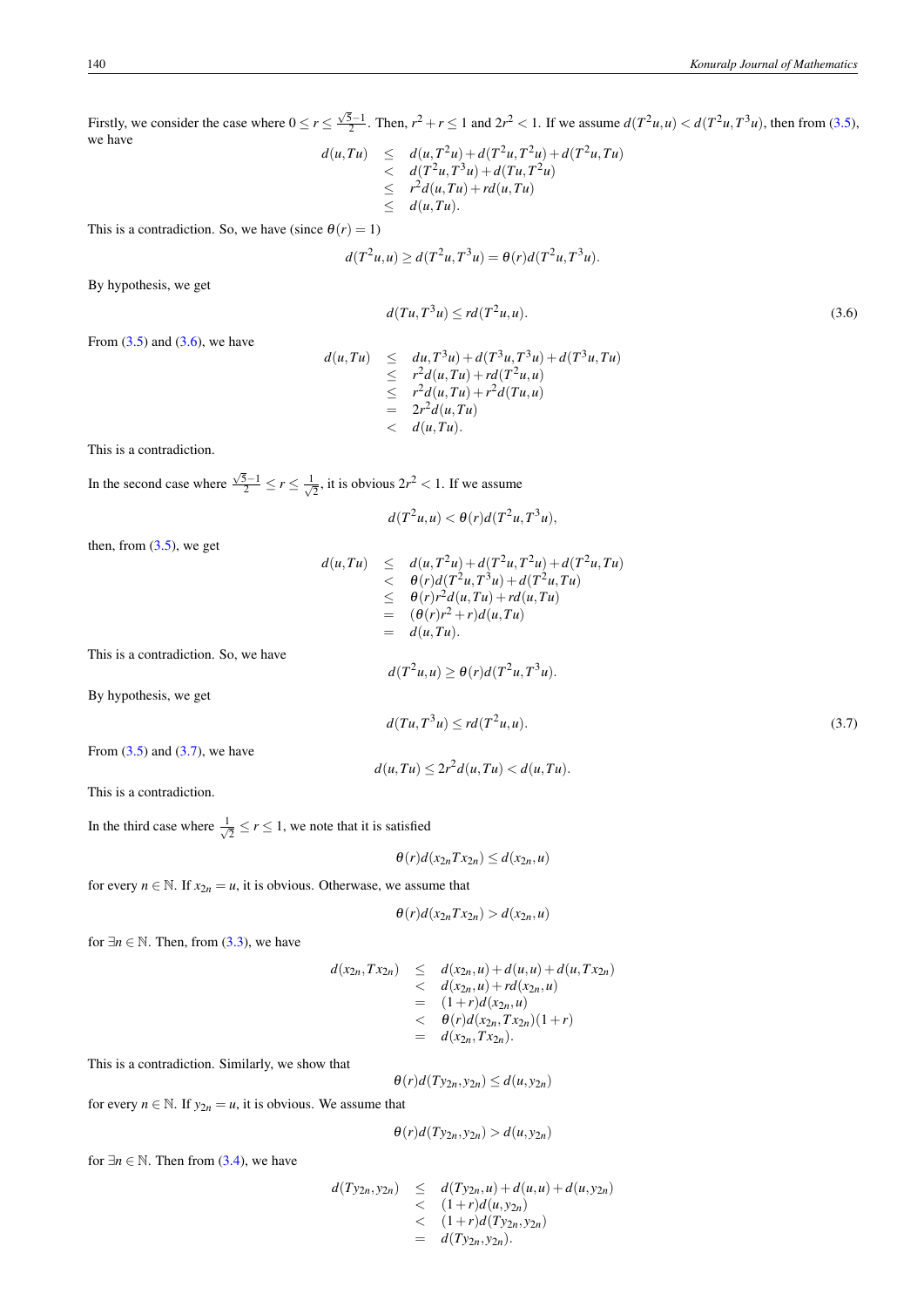This is a contradiction. By hypothesis  $d(Tu, Tx_{2n}) \le rd(x_{2n}, u)$  and  $d(Ty_{2n}, Tu) \le rd(u, y_{2n})$  hold for every  $n \in \mathbb{N}$ . Since  $\{x_n\}$  and  $\{y_n\}$ converges to *u*, the above inequalities imply there exists a bisequence of  $(x_n, y_n)$  which biconverges to *Tu*. We get *Tu* = *u*. This is a contradiction. Then, in all the cases,  $\exists j \in \mathbb{N}$  such that  $T^j u = u$ . Since  $(T^n u, T^n u)$  is a Cauchy bisequence, we obtain  $Tu = u$ . That is, u is a fixed point of *T*. We assume that there exist another fixed point *v* for *T*, such that  $u \neq v$ .

$$
d(u, v) = d(Tu, Tv) \leq rd(u, Tv) \leq r^2 d(u, v).
$$

This is a contradiction. Then, *T* has a unique fixed point.

It is obvious that the set of our contravariant contractions  $(3.1)$  in Theorem [3.1](#page-1-2) includes that of the usual contravariant contractions in bipolar metric spaces. So, we can write the following Corollary [1](#page-4-0) as an result of the Theorem [\(3.1\)](#page-1-2).

<span id="page-4-0"></span>**Corollary 1.** [\[6\]](#page-6-8) Let  $(X, Y, d)$  be a complete bipolar metric space and  $T : (X, Y) \times (X, Y)$  be a contravariant mapping. Assume that ∃*r* ∈ [0,1) *such that*

$$
d(Ty,Tx) \leq rd(x,y)
$$

 $∀x ∈ X, y ∈ Y$ . Then  $T : (X,Y)  $∑(X,Y)$  has a unique fixed point.$ 

On the otherhand, the set of our contravariant contractions [\(3.1\)](#page-1-0) in Theorem [3.1](#page-1-2) and Kannan contravariant mappings in bipolar metric spaces are independent. The following example show this.

**Example 3.2.** Let  $X = \{0, 1, 2\}$ ,  $Y = \{1, 2, 3\}$ ,  $d: X \times Y \to [0, \infty)$  be defined by  $d(1, 1) = d(2, 2) = 0$ ,  $d(1, 2) = d(2, 1) = 5$ ,  $d(0, 1) = 9$ ,  $d(0,2) = 11, d(0,3) = 16, d(1,3) = 14, d(2,3) = 19$ . Then,  $(X,Y,d)$  is a complete bipolar metric spaces. We define a contravariant *mapping*  $T : (X,Y) \times (X,Y)$  *such as*  $T(0) = 1, T(1) = T(2) = 2, T(3) = 0$ *. Then we get* 

$$
d(Ty,Tx) \le \frac{3}{5}d(x,y)
$$

 $if (x, y) \neq (1, 1), (x, y) \neq (1, 3)$ *. Since* 

$$
\theta(r)d(1,T(1)) = \theta(r)d(1,2) \ge 5 > 0 = d(1,1)
$$

*and*

$$
\theta(r)d(3,T(3)) = \theta(r)d(0,3) \ge 15 > 13 = d(1,3)
$$

*for every r*  $\in$  [0,1), *T* satisfies the assumption in Theorem [3.1.](#page-1-2) Then from Theorem [3.1,](#page-1-2) T has a unique fixed point  $2 \in X \cap Y$ . *On the other hand, T is not a Kannan contravariant mapping. Because, for*  $x = 0$ ,  $y = 2$ ,  $\alpha \in [0, \frac{1}{2})$ , it is obvious that

$$
d(T(2), T(0)) = d(2, 1) = 5 > \frac{9}{2} = \frac{1}{2} (d(0, T(0)) + d(T(2), 2)).
$$

Our second new result is the next:

<span id="page-4-1"></span>**Theorem 3.3.** Let  $(X, Y, d)$  be a bipolar metric space and define a function  $\theta$  as in Theorem [3.1.](#page-1-2) For  $r \in [0, 1)$  and  $\eta \in (0, \theta(r)]$ , let  $A_{r,\eta}$  be *the family of contravariant mappings*  $T : (X,Y) \times (X,Y)$  *satisfying the following:* 

 $(a) For x, y \in X,$ 

$$
\eta d(x,Tx) \le d(x,y) \Rightarrow d(Ty,Tx) \le rd(x,y) \n\eta d(Ty,y) \le d(x,y) \Rightarrow d(Ty,Tx) \le rd(x,y).
$$

*Let*  $B_{r,n}$  *be the family of mappings*  $T : (X,Y) \searrow (X,Y)$  *satisfying* (*a*) *and the following*:

*(b) T*(*X*) *and T(Y) are countably infinite.*

*(c) Every subsets of T*(*X*) *and T*(*Y*) *are closed.*

*Then the following are equivalent:*

*(i)* (*X*,*Y*,*d*)*is complete.*

*(ii) Every mapping*  $T \in A_{r,\theta(r)}$  *has a fixed point*  $\forall r \in [0,1)$ *.* 

*(iii) There exist*  $r \in (0,1)$  *and*  $\eta \in (0,\theta(r)]$  *such that every mapping*  $T \in B_{r,\eta}$  *has a fixed point.* 

*Proof.* By Theorem [3.1,](#page-1-2) (i)  $\implies$  (ii). Since  $B_{r,\eta} \subset A_{r,\theta(r)}$  for  $r \in [0,1)$  and  $\eta \in (0,\theta(r)]$ , (ii)  $\implies$  (iii). Let us prove (iii)  $\implies$  (i). We assume that *(iii)* holds. Arguing by contradiction, we also assume that  $(X, Y, d)$  is not complete. That is, there exists a Cauchy bisequence  $(x_n, y_n)$  which does not biconverge. Define a function  $f: X \cup Y \to [0, \infty)$  by  $f(x) = \lim_{n} d(x, y_n)$  and  $f(y) = \lim_{n} d(x_n, y)$  for  $x \in X, y \in Y$ . We note that f is well defined because  $\{d(x, y_n)\}\$  and  $\{d(x_n, y)\}\$  are two Cauchy bisequence for every  $x \in X$ ,  $y \in Y$ . The following are obvious:

*\**  $f(x) - f(y) \le d(x, y) \le f(x) + f(y)$  and  $f(x) - f(y) \le d(x, y) \le f(x) + f(y)$  for  $x \in X, y \in Y$ ,

\* *f*(*x*) > 0 and *f*(*y*) > 0, ∀*x* ∈ *X*, *y* ∈ *Y*,

\*  $\lim_{n} f(x_n) = 0$  and  $\lim_{n} f(y_n) = 0$ .

 $\Box$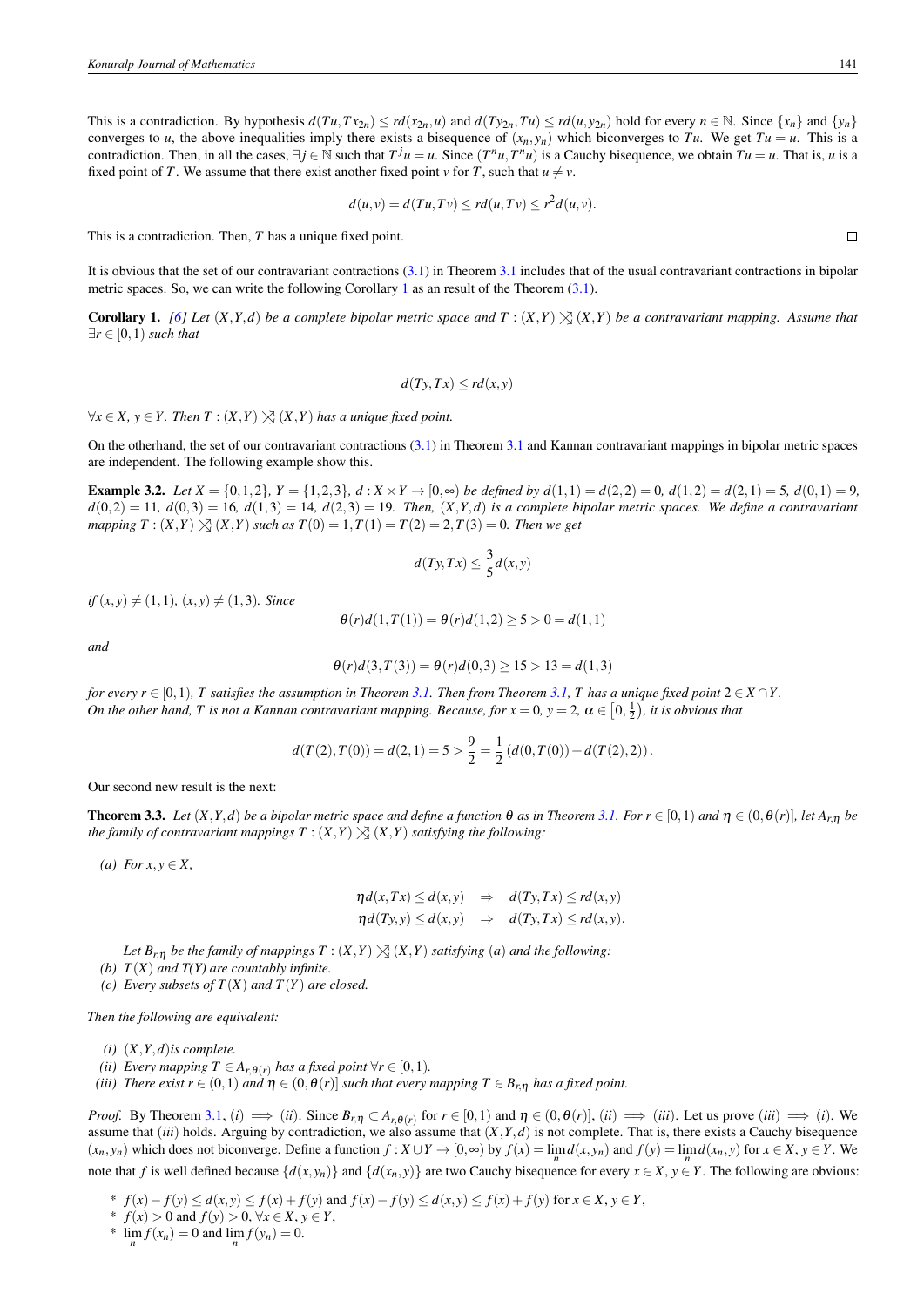Define a contravariant mapping T on  $(X, Y)$  as follows: For each  $x \in X$ ,  $y \in Y$ , since  $f(x) > 0$  and  $f(y) > 0$  and  $\lim_{n} f(x_n) = 0$ ,  $\lim_{n} f(y_n) = 0$ , ∃*v* ∈ N satisfying

$$
f(y_v) \leq \frac{\eta_r}{3+\eta_r} f(x), \quad f(x_v) \leq \frac{\eta_r}{3+\eta_r} f(y).
$$

We put  $Tx = y_y$  and  $Ty = x_y$ . Then it is obvious that

$$
f(Tx) \le \frac{\eta_r}{3 + \eta_r} f(x), \text{ and } Tx \in \{y_n : n \in \mathbb{N}\},
$$
  

$$
f(Ty) \le \frac{\eta_r}{3 + \eta_r} f(y) \text{ and } Ty \in \{x_n : n \in \mathbb{N}\}
$$

 $\forall x \in X, y \in Y$ . Then  $\forall u \in X \cap Y$ ,  $Tu \neq u$ , because  $F(Tu) < f(u)$ . That is, T does not have a fixed point. Since  $T(X) \subset \{y_n : n \in \mathbb{N}\}\$ and  $T(Y) \subset \{x_n : n \in \mathbb{N}\}\$ ,  $T(X)$  and  $T(Y)$  countably infinite. That is, (b) holds. Also, it is not difficult to prove (c). Let us prove (a). Fix  $x, y \in X$ with

$$
\eta d(x,Tx) \leq d(x,y).
$$

In the case where  $f(y) > 2f(x)$ , we have

$$
d(Ty,Tx) \le f(Ty) + f(Tx) \le \frac{\eta r}{\frac{3}{3} + \eta r}(f(x) + f(y))
$$
  
\n
$$
\le \frac{r}{3}(f(x) + f(y))
$$
  
\n
$$
\le \frac{r}{3}(f(x) + f(y)) + \frac{2r}{3}(f(y) - 2f(x) +)
$$
  
\n
$$
= r(f(y) - f(x))
$$
  
\n
$$
\le r d(x,y).
$$

In the case where  $f(y) \leq 2f(x)$ , we have

$$
d(x,y) \leq \eta d(x,Tx) \geq \eta (f(x) - f(Tx))
$$
  
\n
$$
\geq \eta \left( f(x) - \frac{\eta r}{3 + \eta r} f(x) \right)
$$
  
\n
$$
= \eta \left( 1 - \frac{\eta r}{3 + \eta r} \right) f(x)
$$
  
\n
$$
= \frac{3\eta}{3 + \eta r} f(x)
$$

and hence

$$
d(Ty,Tx) \le f(Ty) + f(Tx) \le \frac{\eta r}{3 + \eta r}(f(y) + f(x))
$$
  

$$
\le \frac{3\eta}{3 + \eta r}f(x)
$$
  

$$
\le r d(x,y).
$$

Similarly, fix  $x, y \in X$  with  $\eta d(Ty, y) \leq d(x, y)$ . In the case where  $f(x) > 2f(y)$ , we have

$$
d(Ty,Tx) \le f(Ty) + f(Tx) \le \frac{\eta r}{\frac{3}{3} + \eta r}(f(y) + f(x))
$$
  
\n
$$
\le \frac{r}{3}(f(x) + f(y))
$$
  
\n
$$
\le \frac{r}{3}(f(x) + f(y)) + \frac{2r}{3}(f(x) - 2f(y) +)
$$
  
\n
$$
= r(f(x) - f(y))
$$
  
\n
$$
\le r d(x,y).
$$

In the case where  $f(x) \leq 2f(y)$ , we have

$$
d(x,y) \le \eta d(Ty,y) \ge \eta (f(y) - f(Ty))
$$
  
\n
$$
\ge \eta \left( f(y) - \frac{\eta r}{3 + \eta r} f(y) \right)
$$
  
\n
$$
= \eta \left( 1 - \frac{\eta r}{3 + \eta r} \right) f(y)
$$
  
\n
$$
= \frac{3\eta}{3 + \eta r} f(y)
$$

and hence

$$
d(Ty,Tx) \le f(Ty) + f(Tx) \le \frac{\eta r}{3 + \eta r}(f(y) + f(x))
$$
  

$$
\le \frac{3\eta}{3 + \eta r}f(y)
$$
  

$$
\le r d(x,y).
$$

Therefore, we have shown (*a*), that is,  $T \in B_{r,\eta}$ . By (*iii*), *T* has a fixed point which yields a contradiction. Hence, we obtain that *X* is complete. complete.